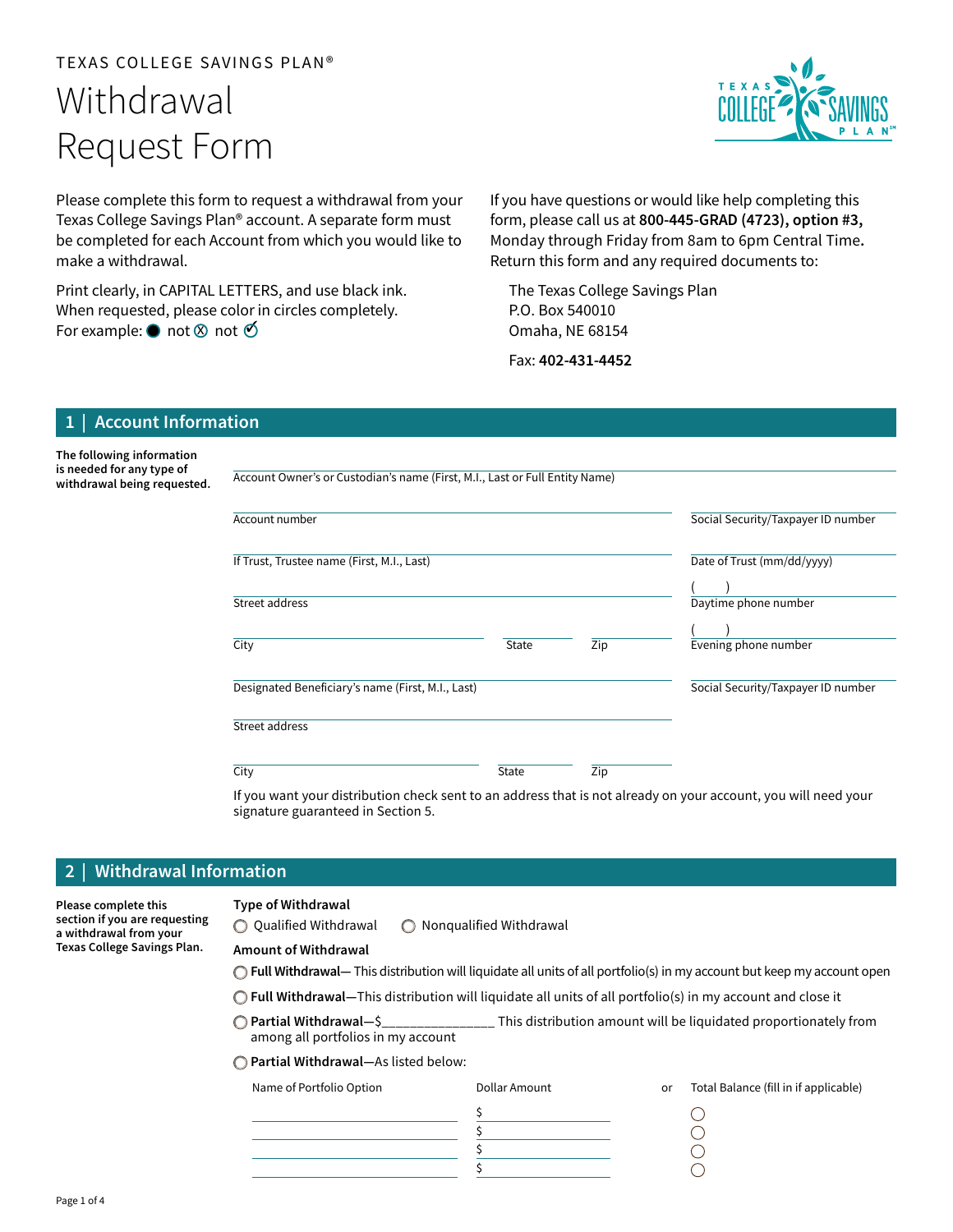| Indicate if the distribution   |
|--------------------------------|
| should go to the Account       |
| <b>Owner or the Designated</b> |
| Beneficiary and the method     |
| of payment.                    |

(Choose only one.)

#### Part A - Distribution to Account Owner

 $\bigcirc$  Check Payable to the Account Owner and mailed to the address on record.

◯ Alternate Payee/Address –

A guaranteed signature is required in Section 5 if an alternate payee or address is selected.

Individual's or Entity's full name

Address, City, State and Zip code

 $\bigcirc$  ACH to Account Owner – To a bank account on file.

**Bank Name** Account Number

 $\bigcirc$  ACH to Account Owner – New bank account – Include a voided check and a signature guarantee in Section 5 Your bank account will be credited within three to five business days from the date this form is received in good order.

If I change banks, I agree to notify the Texas College Savings Plan promptly in writing. I agree to give adequate notice (normally 15 days) to terminate this service. I understand that if a transaction cannot be made because the account has been closed, this service will be canceled by the Texas College Savings Plan and I agree to return promptly any amount overpaid to me from a redemption of units. I understand that any of the features and privileges described herein may be modified, suspended or canceled by the Texas College Savings Plan or the applicable portfolio at any time without notice and that all services described herein are subject to the terms of the Texas College Savings Plan Description and Savings Trust Agreement, as amended from time to time, which I acknowledge I have received and read. I further agree that neither the Texas College Savings Plan, Orion Advisor Solutions, Inc., nor any of its subsidiaries or affiliates, will be liable for any loss, liability, cost or expenses for acting upon my written instructions, except to the extent permitted by applicable law.

### $x \rightarrow x$ Signature(s) of Bank Account Owner(s) Pay to the order of \$ For VOID 00001:23456789:0123456789012" Jim A Sample 123 Name Street Anywhere, USA 12345 1-23/456 00001 Pay to the<br>Pay to the<br>Noname Bank USA<br>For

## Part B: Distribution to the Designated Beneficiary

 $\bigcirc$  Check Payable to the Designated Beneficiary and mailed to the address on record.

C Check Payable to an Eligible Institution of Higher Education

Name of eligible post-secondary institution

Student ID #

Address, City, State and Zip code

# Part C: To Request Overnight Delivery

 $\bigcirc$  Additional cost which would be added to the amount specified in Section 2.

We cannot establish options to transfer money electronically between your bank and your plan accounts without pertinent bank information.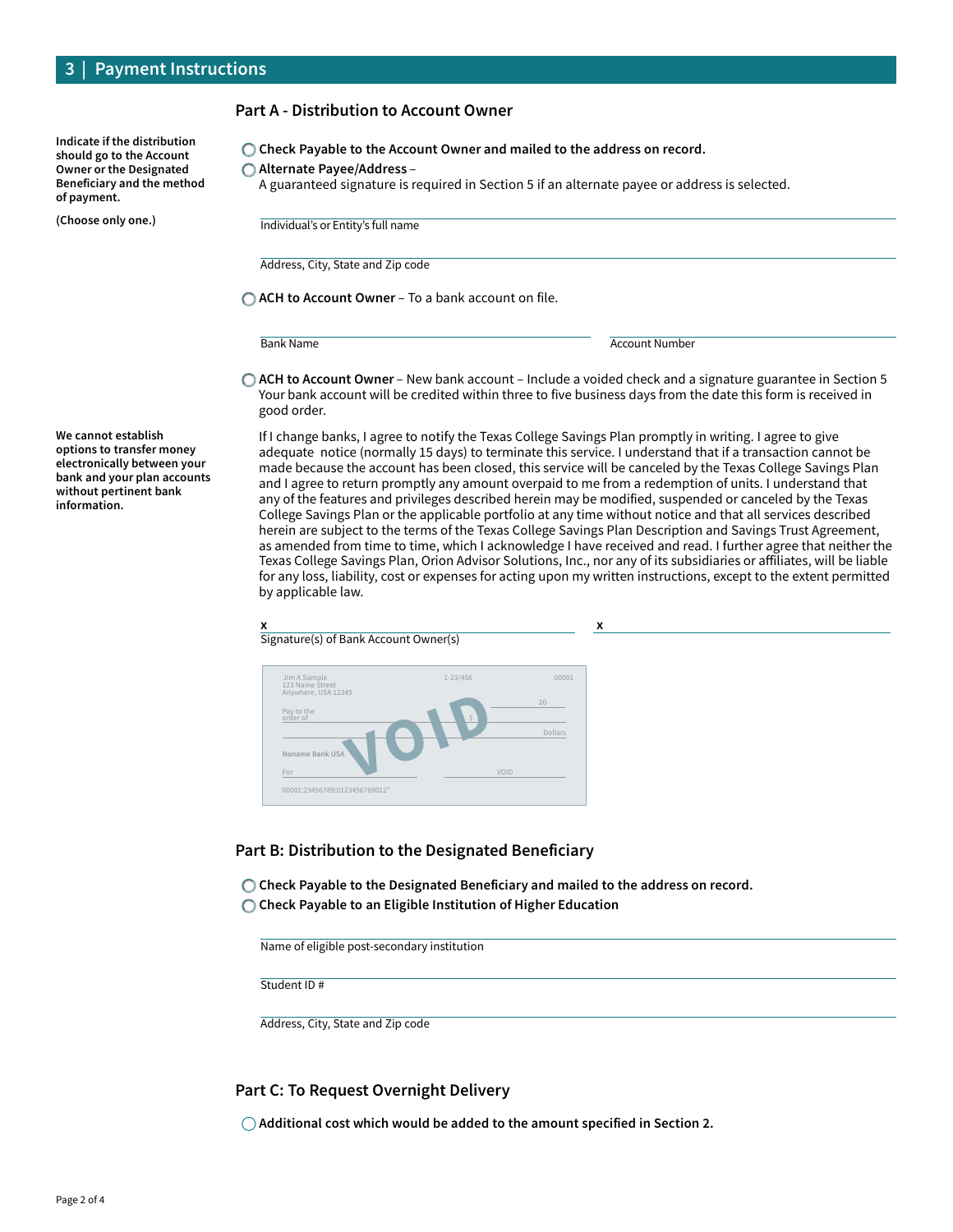I certify that the information I have provided with respect to my Texas College Savings Plan account is true, complete and correct. I authorize Orion Advisor Solutions, Inc., including its subsidiaries and affiliates (Orion), to process the disbursement from the Texas College Savings Plan account indicated in this instruction. I agree that the Texas College Savings Plan, the applicable portfolio, Orion, and any officers, managers, directors, employees, or agents of Orion, will not be liable for any loss, cost, or expense for acting upon my instructions, if it follows reasonable procedures designed to prevent unauthorized transactions.

I understand that Orion and the Texas College Savings Plan do not determine whether a withdrawal is qualified or not. Receipts and other forms of substantiation do not need to be submitted to the program. I acknowledge that I am responsible for reporting this distribution in accordance with the current IRS rules, including applicable penalties, and further acknowledge that, even though this withdrawal was processed, it may not be considered qualified by the IRS.

You must sign and date below to complete this application.

x

Signature of Account Owner, Custodian or Trustee Date

## **Signature Guarantee**

A signature guarantee is a warranty by a participant in a Securities Transfer Association Signature Guarantee Program that the signature is genuine and that the person signing is competent and authorized to sign. Many domestic banks or trust companies, credit unions, brokers, dealers, national securities exchanges, registered securities associations, clearing agencies or savings associations participate in such programs.

A signature guarantee is required if you:

- Withdraw money and the check is payable to a third party other than an Eligible Institution of Higher Education or your Designated Beneficiary, provided he/she resides at the address of record
- Withdraw more than \$100,000
- Are requesting a withdrawal and your or your beneficiary's address of record has changed within 30 days of the date of withdrawal
- Are requesting a withdrawal with payment to a bank whose information is not currently established on this account

Your signature(s) must correspond in every particular, without alteration, with your name(s) as printed on the current account registration.

Acknowledgment of signature by a notary public is NOT acceptable. Please affix signature guarantee ink stamp below with appropriate signature, title of officer and date.

Affix medallion stamp here.



x

Signature guarantee (if required)

#### Before you mail, have you:

- $\bigcirc$  Entered all Account Owner and Designated Beneficiary information in Section 1
- $\bigcirc$  Included a voided check or preprinted savings account deposit slip (if applicable)
- $\bigcirc$  Signed your Withdrawal Request
- $\bigcirc$  Obtained a signature guarantee (if applicable)